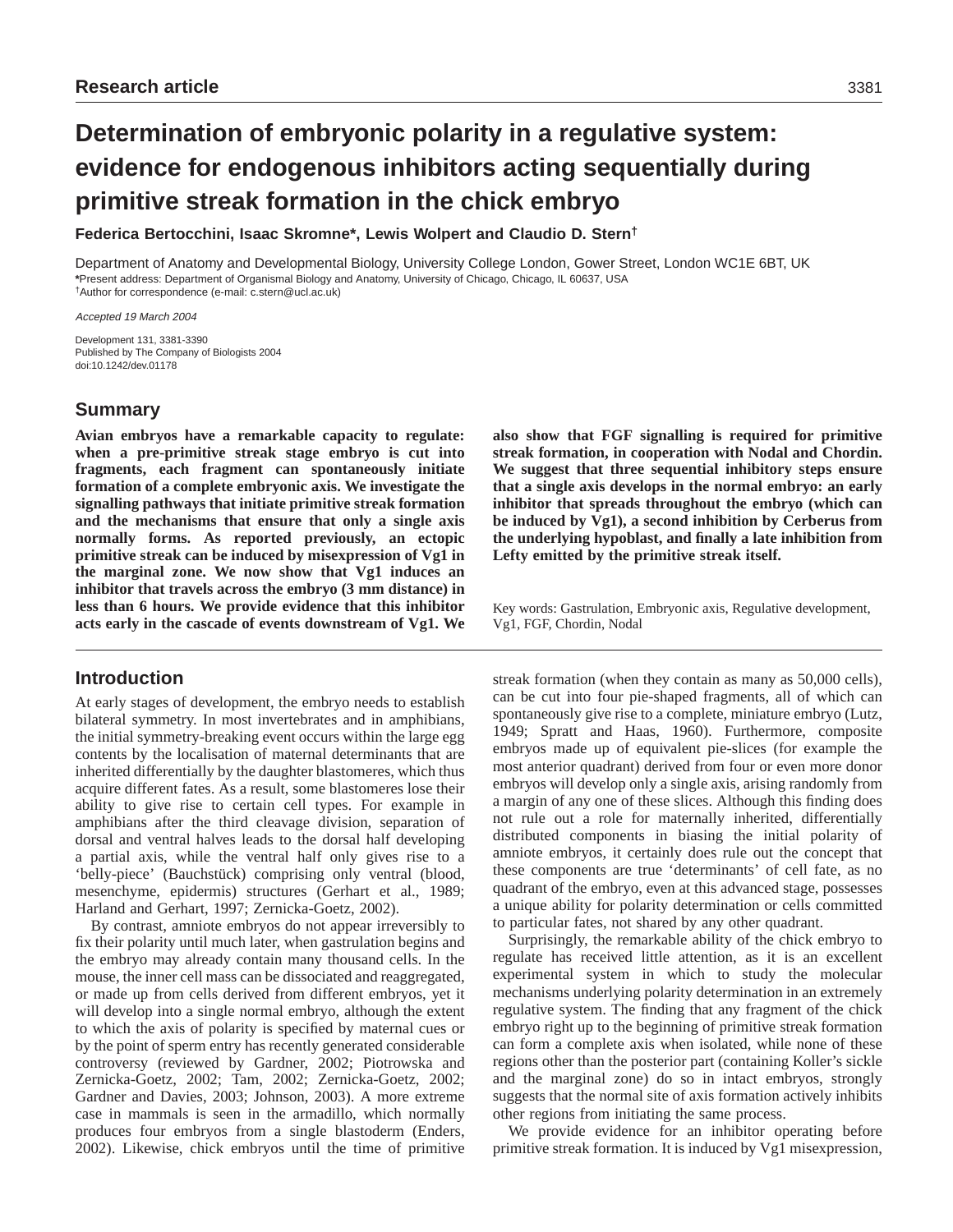#### 3382 Development 131 (14) Research article

travels across the embryo (3 mm distance) at a speed of at least 500 µm/hour, and acts upstream of, or in parallel with, the signalling factors Nodal and Chordin. We argue that this inhibitor is distinct from the Nodal antagonist Cerberus, which is produced by the hypoblast. We also reveal a role for the FGF signalling pathway in initiation of the embryonic axis and suggest that this acts in cooperation with Nodal and Chordin.

# **Materials and methods**

### **Embryo culture, manipulation and in situ hybridisation**

Fertile Brown Bovan Gold hens' eggs (Henry Stewart, UK) were incubated for 1-18 hours to obtain embryos between stage X (Eyal-Giladi and Kochav, 1976) and stage 4<sup>+</sup> HH (Hamburger and Hamilton, 1951). Embryo manipulation was performed in Tyrode's solution (Stern and Ireland, 1981). Anterior halves were obtained by cutting embryos with a hair loop; the cut edge was then sealed by apposing a strip of outer area opaca from the anterior region of another embryo. After manipulation, embryos were set up in modified New culture (New, 1955; Stern and Ireland, 1981). In situ hybridisation was carried out as previously described (Stern, 1998). The probes we used were chick *Brachyury* (Kispert et al., 1995a; Kispert et al., 1995b; Knezevic et al., 1997) (a gift from Dr B Herrmann), *Chordin* (Streit et al., 1998), *Cerberus* (Zhu et al., 1999), *Fgf8* (Streit and Stern, 1999a; Streit et al., 2000) (a gift from Dr J. C. Izpisúa-Belmonte), *Nodal/cNR-1* (Levin et al., 1995), *Vg1* (Shah et al., 1997), *goosecoid* (Izpisúa-Belmonte et al., 1993), *Hex* (Yatskievych et al., 1999; Foley et al., 2000), *Crescent* (Pfeffer et al., 1997) (a gift from Dr P. Pfeffer) and *HNF3*β (Ruiz i Altaba et al., 1995) (a gift from Dr A. Ruiz i Altaba).

#### **FGF gain and loss of function**

Heparin acrylic beads (Sigma) were incubated in 50 µg/ml FGF4 or FGF8b (R&D Systems) in PBS for 2 hours at 4°C. AG1X2-formate beads (100 µm) were coated with 250 µM SU5402 (Calbiochem) for 1-2 hours at room temperature. The beads were then washed in PBS before grafting.

#### **Vg1, Wnt1, Chordin and Nodal misexpression**

COS-7 cells were cultured in DMEM with 10% fetal calf serum. *BVg1* (Shah et al., 1997), *Chordin* (Streit et al., 1998) or *Nodal* (Bertocchini and Stern, 2002) were transfected using Lipofectamine Plus (Gibco-BRL). After 24 hours, 1000 or 500 cells were allowed to aggregate into pellets in 20 µl hanging drops of medium. Mock-transfected cells were used as control. For experiments involving Vg1 grafted with SU5402-coated beads, 500-cell pellets were prepared each containing 250 Vg1-transfected cells and 250 mock-transfected cells. In all other experiments, 1000 cell pellets were used. For Wnt1 misexpression, we used a stable cell line (rat B1; a kind gift from Dr Jan Kitajewsky) as previously described (Joubin and Stern, 1999; Skromne and Stern, 2001; Skromne and Stern, 2002).

#### **Assays**

The experiments described here, like those of previous work in this field, rely on misexpression of secreted factors delivered by grafts of transfected cells. Although it is possible to deliver factors by electroporation of expression constructs, we have not yet succeeded in doing this at pre-streak stages. Grafts of expressing cells have the advantage, however, that it is possible to titrate the number of cells grafted and thus adjust the levels of factor supplied. Although it is not possible to compare the absolute protein levels available to the embryo after such grafts, this method allows for internal comparison.

It is also worth pointing out that in this study, as in all other previous studies on embryos at these early stages of development, the results are 'statistical' – even those manipulations that give the strongest effects (such as Vg1 or Vg1+Wnt misexpression) produce ectopic streaks in only about 70% cases. The reasons for this are unknown, but one reason may be that there are many endogenous factors regulating axis development, as the present study reveals.

# **Results**

#### **Regulative properties of isolated anterior halves**

During normal development, primitive streak formation is preceded by a cascade of gene activation (involving the secreted factors *Vg1*, *Nodal*, *Wnt8C*, *FGF8* and *Chordin* and the transcription factors *Brachyury*, *Tbx6L*, *goosecoid*, *Not1* and *HNF3*β) adjacent to the region of the forming streak (Shah et al., 1997; Bachvarova et al., 1998; Skromne and Stern, 2001; Bertocchini and Stern, 2002; Skromne and Stern, 2002). The chick embryo has a remarkable ability to regulate, as any isolated pie-shaped piece can form an axis spontaneously, provided that the pieces are isolated before the primitive streak stage (Lutz, 1949; Spratt and Haas, 1960). This property provides us with an opportunity to investigate the precise order in which these genes are deployed as they initiate formation of the embryonic axis in its new location.

To confirm at a molecular level the earlier findings (Lutz, 1949; Spratt and Haas, 1960) that embryos can regulate, we divided stage X-XIII (Eyal-Giladi and Kochav, 1976) chick embryos into anterior and posterior halves, and each half was grown separately in modified New culture (Fig. 1A) (New, 1955; Stern and Ireland, 1981). The posterior half (where the streak normally forms) develops an axis in 93/98 (95%) cases, within the same time course as normal uncut embryos. At each stage analysed, the anterior half forms an axis in almost 60% of cases [20/27 (74%) at stage X; 9/23 (39%) at stage XI; 17/28 (61%) at stage XII; and 11/20 (55%) at stage XIII). The forming axis expresses markers of mesoderm (chick *Brachyury*) and organizer (*Chordin*) (Fig. 1B,C), and develops a lower layer composed of hypoblast (*Crescent* and *FGF8* expression) and endoblast (Fig. 1D,J). Primitive streak formation in the anterior half is initiated with a delay of at least 8 hours compared to the posterior half and always arises from the most posterior part of the anterior half. A primitive streak (and *Brachyury* expression) is first visible after 15-18 hours. These findings confirm the observations of (Spratt and Haas, 1960) that isolated fragments of the early chick embryo can initiate primitive streak formation following a posterior-toanterior gradient of 'embryo-forming potentiality'.

Next, we analyzed the hierarchy of genes accompanying axis formation in the anterior half. Isolated anterior halves were grown and fixed at 3 hour intervals following the cut; at each time point we analysed the expression of signalling molecules previously implicated (Bertocchini and Stern, 2002; Skromne and Stern, 2002) in primitive streak formation (*Vg1*, *Wnt8C*, *Nodal* and *FGF8*) and of *Brachyury*, *Chordin*, *Crescent*, *Goosecoid* and *HNF3*β as markers of mesoderm, organizer, Koller's sickle and hypoblast. The first signalling molecule expressed in the anterior half is *Vg1*, which appears after 9 hours' incubation (Fig. 1E-H). Its expression is always found posteriorly within the fragment, at the left or the right margin of the new edge (Fig. 1G,H). After 12 hours, *Nodal* appears in a localized region adjacent to the margin (Fig. 1I), while *Fgf8* is expressed only in the lower layer (Fig. 1J). *Chordin*, *Brachyury* and *Wnt8C* appear after 15-18 hours of incubation and are associated with the nascent streak (data not shown). This order of gene activation in the anterior half is similar to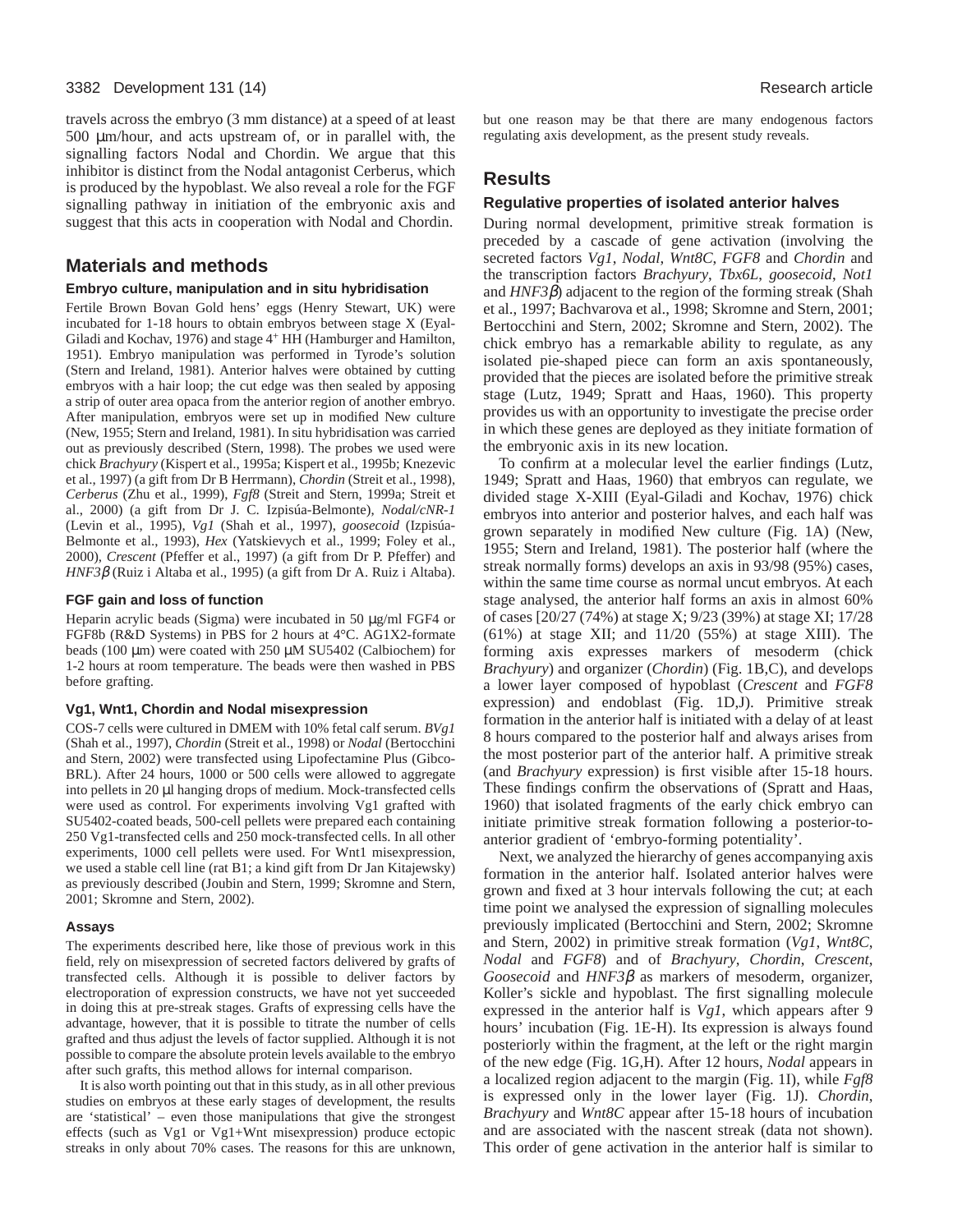## Inhibitors of primitive streak formation in the chick 3383

**Fig. 1.** Spontaneous initiation of axis formation in isolated embryo fragments. (A-D) When a preprimitive streak stage embryo is cut in half (separating anterior and posterior halves, A), each half forms a primitive streak. The primitive streak forming in the anterior half expresses *brachyury* (B,B′) and the organizer marker *chordin* (C,C′), and a normal hypoblast expressing *crescent* develops and moves away from the new primitive streak  $(D,D')$ .  $(B',C',D')$  Transverse sections at the levels shown in the adjacent whole mounts. (E-J) Time-course of expression of genes associated with primitive streak formation in the anterior half after cutting. None of the genes is detected 3 hours (E) or 6 hours (F) after cutting; chick *Vg1* is the first gene to be expressed, which appears on one side (arrow) of the posterior edge in the isolated anterior half 9 hours after cutting (G) and is still detectable at 12 hours (H, arrow). At this time, *Nodal* also appears (I, arrow), while the hypoblast, which expresses *FGF8*, starts to coalesce into a layer (J). In this and all subsequent figures, the probe(s) used for in situ hybridisation



are indicated in the lower left-hand corner of each panel. Yellow. epiblasts; green, extra-embryonic area opaca; red, marginal zone; blue, hypoblast; white, endoblast; brown, primitive streak. The original posterior end is shown to the bottom of each panel in all cases.

the hierarchy of gene expression induced by ectopic expression of Vg1 in the anterior marginal zone of pre-streak embryos (Skromne and Stern, 2002). Interestingly, an ectopic Koller's sickle is never apparent either by morphology or by expression of its characteristic markers (*goosecoid*, *FGF8*) (Fig. 1J).

# **Vg1 induces an inhibitor that prevents multiple streak formation**

The above experiments confirm the finding that any region of the pre-primitive streak stage embryo has the ability to form an axis (Spratt and Haas, 1960). The fact that the anterior half of intact embryos never does so suggests the existence of endogenous inhibitory factors, from whose influence the anterior half is released upon cutting. For such a mechanism to work effectively to prevent multiple axes in normal development, the inhibitor should travel quickly across the embryo, which measures some 3 mm in diameter.

The existence of such an inhibitor can also be revealed by ectopic expression of Vg1 at various positions in the marginal zone. When misexpressed anteriorly, Vg1 induces an ectopic streak that co-exists with the endogenous axis, in more than 60% of cases (Seleiro et al., 1996; Shah et al., 1997; Skromne and Stern, 2001; Skromne and Stern, 2002). By contrast, when misexpressed in the lateral marginal zone at 90° from the posterior part (Fig. 2A), the newly induced primitive streak often inhibits the formation of the original axis [31/55 (56%) with only one axis arising from the Vg1 source;  $5/55 (9%)$  with two axes, 10/55 (18%) with one axis arising half-way between the original site and the Vg1 pellet, 7/55 (13%) with only the original axis and 2/55 (4%) with no axis] (Fig. 2B). This result suggests that Vg1 induces an inhibitor that prevents the development of additional axes.

How fast does this inhibitor travel? To determine this, we

grafted two Vg1 pellets on diametrically opposite lateral sides of the embryo (Fig. 2C). When grafted simultaneously  $(t=0)$ , a primitive streak is induced by each pellet, resulting in embryos with double axes [16/28 (57%); Fig. 2D] (in these embryos the primitive streak from the original posterior part never forms). The same result is obtained when the second pellet is grafted 3 hours [*t*=3, 16/22 (72%)], 4 hours [*t*=4, 14/30 (47%)] or 5 hours [*t*=5, 14/23 (61%)] after the first (Fig. 2E). However, when the second Vg1 pellet was grafted 6 hours after the first, only 7/48 (15%) embryos developed two primitive streaks, while the majority (63%) formed a single axis arising from the first Vg1 pellet ( $\chi^2$  test, *P*<0.005 with respect to pellets grafted simultaneously; Fig. 2F). As we do not know how long it takes for Vg1 to induce expression of the inhibitor, this finding reveals that the putative inhibitor takes less than 6 hours to reach the opposite site of the embryo, some 3 mm away  $(>500 \mu m/hour)$ .

Recently, we reported that one mechanism contributing to ensure the formation of a single axis during normal development relies on the expression of the Nodal antagonist Cerberus by the hypoblast, which is then removed just prior to primitive streak formation by the appearance of the endoblast (which does not express *Cerberus*) (Bertocchini and Stern, 2002). Could Cerberus, or another molecule produced by the hypoblast, be the inhibitor revealed by the above experiments? To answer this, we analysed the expression pattern of hypoblast markers including *Cerberus* and *Hex* in time-course in embryos grafted with Vg1 pellets. We did not observe any increase in *Cerberus* expression around the second pellet (0/9 embryos). The hypoblast, marked by both *Cerberus* and *Hex*, is displaced from both sites as in the normal embryo when two streaks form (0-6 hours; Fig. 2G). When the pellets are grafted 6 hours apart, in no case did the hypoblast arising from the first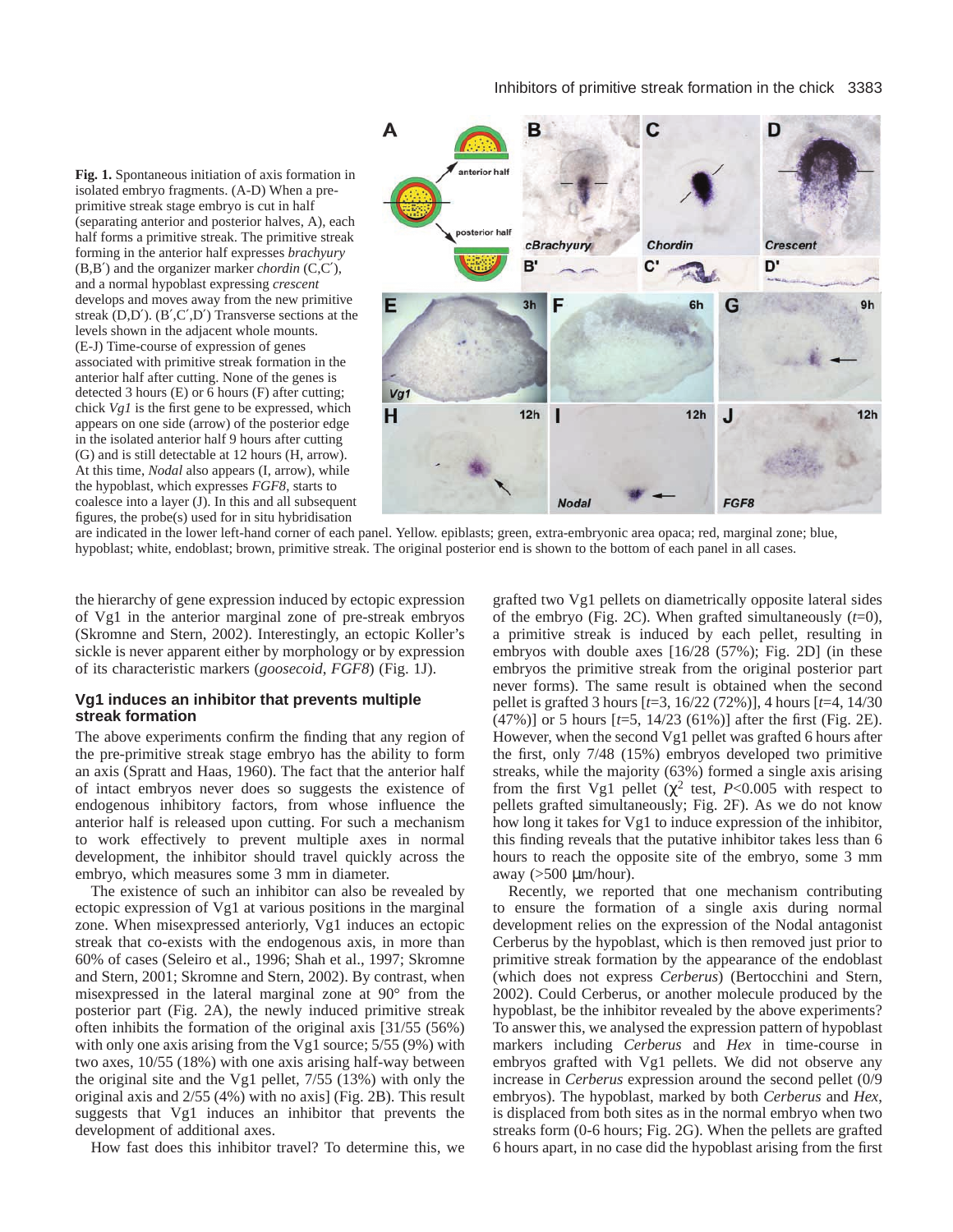

**Fig. 2.** Evidence for an inhibitor of primitive streak formation. (A,B) When a pellet of chick Vg1-expressing cells is implanted into the lateral margin of a chick embryo (A), a single primitive streak often forms, arising from the site of grafting and inhibiting the original streak (B). (C-H) Timed implantation of two chick Vg1 pellets (C) allow estimation of the speed of travel of the inhibitor. When implanted 0 hours (D) and 4 hours (E) after the first, the second pellet also induces a primitive streak. When implanted 6 hours (F,H) after the first, the second pellet does not induce a primitive streak. When two axes form, the tips of both primitive streaks express *Chordin* (E,G), the body of the primitive streak expresses *brachyury* (D,E) and the hypoblast (expressing *Hex*) is displaced along the axis of each streak (G,H). p, posterior.

pellet reach the second pellet after 6 hours (Fig. 2H). This finding suggests that Cerberus is not the inhibitory molecule induced by Vg1. Moreover, as hypoblast formation and movements similar to those of the normal embryo are seen in isolated anterior halves (Fig. 1D,J), this suggests that the inhibitor from which the anterior half is released by cutting is also distinct from Cerberus.

#### **The primitive streak emits an inhibitor**

In both experimental paradigms that reveal the existence of an inhibitor (isolated half-embryos and ectopic Vg1), additional axes can no longer be induced after the normal primitive streak appears (stage 2-3) (Spratt and Haas, 1960; Seleiro et al., 1996; Shah et al., 1997). Two different situations can explain this: either cells in the anterior marginal zone lose their competence to Vg1 at stage 2-3, or these cells are still competent but somehow inhibited. To distinguish between these possibilities, we grafted a Vg1 pellet in the anterior marginal zone of stage



**Fig. 3.** Vg1 can rescue the ability of the anterior half of an older embryo to form an axis. When an embryo at stage 3 is cut in half, a Vg1 pellet implanted into the isolated anterior half (A) can induce the formation of a primitive streak in this half (B).

2-3+ embryos, cultured either intact or after removal of the half of the embryo containing the primitive streak (Fig. 3A). In no case did an ectopic streak form in intact embryos (0/21 this study) (see also Shah et al., 1997); likewise, in no case did an axis develop when mock-transfected cells were grafted into anterior halves isolated at stage 2-3 (0/14). By contrast, 31% of isolated anterior halves implanted with a source of Vg1 developed a primitive streak arising from the pellet (8/26; *P*<0.01; Fig. 3B). However the capacity to respond to Vg1 is lost at still later stages: anterior halves from older streak stage embryos (4–, 4, 4+), never form a streak after a Vg1 graft  $(0/22)$ .

These results suggest that until the mid-primitive streak stage (stage 3), the primitive streak region emits an inhibitor which prevents axis formation in the anterior part of the embryo. By stage 4–, however, the embryo loses its competence for induction of an ectopic axis by Vg1.

# **The inhibitor acts downstream of Vg1 but upstream of Nodal and Chordin**

Vg1 has been shown to require Wnt signalling to induce a primitive streak (Joubin and Stern, 1999; Skromne and Stern, 2001), raising the possibility that the inhibitor might work by antagonising Wnt signalling. To test this, we misexpressed Vg1 on the lateral margin, followed 6 hours later on the opposite side by another pellet of Vg1 together with a pellet of Wnt1 expressing cells. Only 3/34 (9%) embryos produced a primitive streak from the second implantation site, not significantly different from when a second Vg1 pellet was implanted alone (see above).

Vg1 misexpression in the anterior part of a pre-streak embryo induces a cascade of gene activation: *Nodal* is induced after 6 hours, followed by *Chordin* after 9 hours (Skromne and Stern, 2002). As both Nodal and Chordin have been implicated in primitive streak formation (Streit et al., 1998; Streit and Stern, 1999b; Bertocchini and Stern, 2002), it is important to determine whether the inhibitor acts by antagonising these factors. To this end, we grafted a Vg1 pellet on one side (stage X-XII), followed 6 hours later by either Vg1 together with Nodal or Vg1 with Chordin on the opposite side (Fig. 4A). If the inhibition takes place downstream of Chordin activation, co-expression of Chordin should not be sufficient to induce an ectopic axis. If the inhibitor works between Nodal and Chordin, or upstream of Nodal, misexpression of Chordin in the first case, or either Chordin or Nodal in the second case, should be enough to bypass the inhibitory step. Grafting a second Vg1 pellet together with either factor induces an ectopic primitive streak [18/27 (67%) with Vg1+Chordin;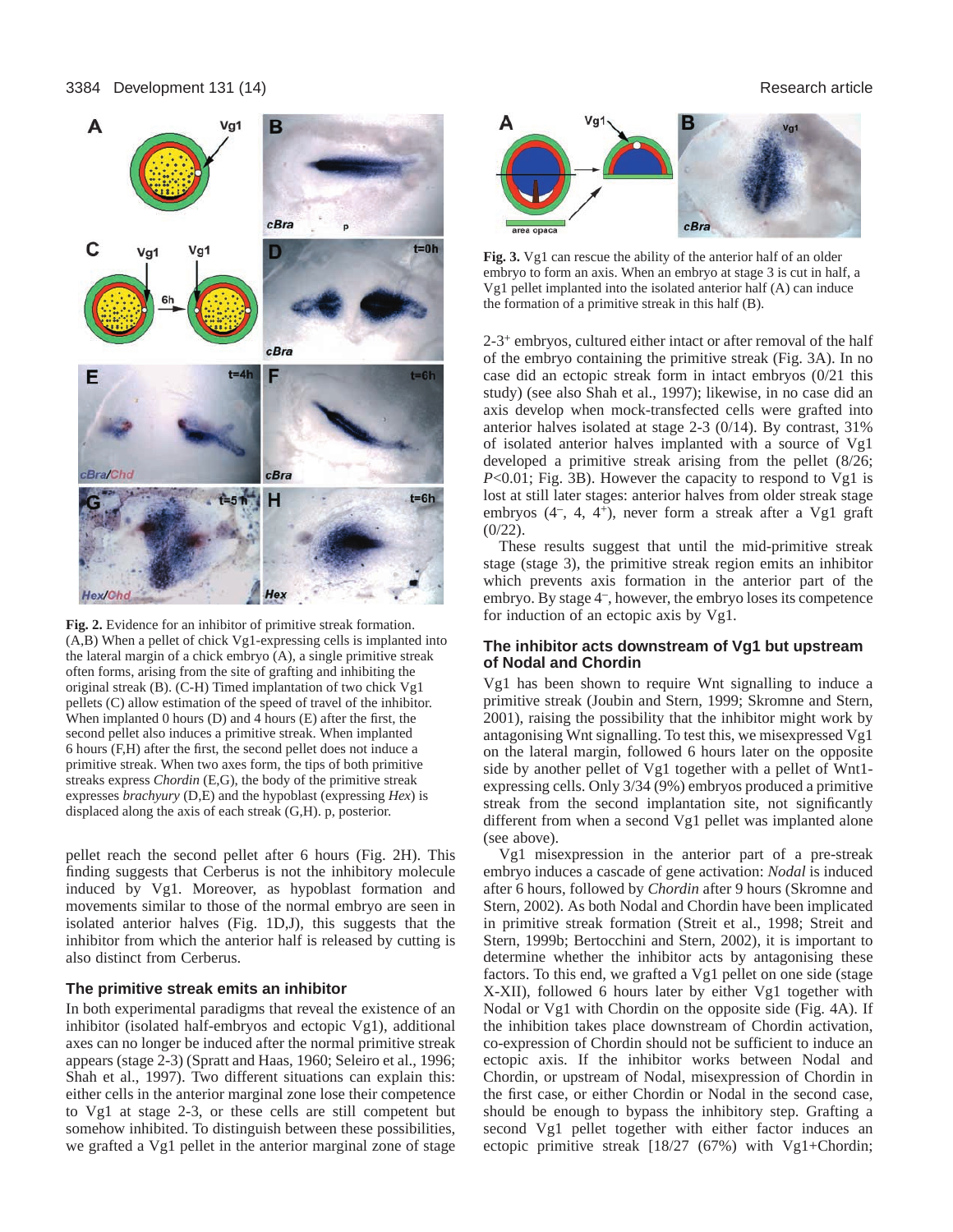

**Fig. 4.** When misexpressed with Vg1, both Chordin and Nodal can bypass the inhibition. A pellet of Vg1 was grafted into the lateral margin of a pre-streak stage embryo; 6 hours later, a second pellet of Vg1 and a pellet of either Chordin or Nodal were implanted together into the opposite side (A). In both cases (B,C) primitive streaks arise from both sides of the embryo.

14/29 (48%) with Vg1+Nodal] (Fig. 4B,C), suggesting that the inhibition takes place downstream of Vg1 but upstream of Nodal and Chordin. However, when either Nodal or Chordin is grafted alone 6 hours after the first Vg1 pellet on the opposite side, no induction takes place (0/33 with Nodal, 1/34 with Chordin). This latter result suggests that in addition to Nodal and Chordin, Vg1 must induce another factor necessary to bypass the inhibitory step and allow an ectopic axis to form.

# **FGF signalling cooperates with Vg1 to induce the primitive streak**

FGF8 is expressed in Koller's sickle and in the hypoblast of pre-streak stage embryos (Mitrani et al., 1990; Foley et al., 2000; Streit et al., 2000; Chapman et al., 2002) (see also Fig. 1J). To analyse the involvement of FGF signalling in primitive streak induction, we grafted FGF8b- or FGF4-coated beads in the anterior marginal zone or area pellucida of young embryos. Both FGF8b and FGF4 can induce an ectopic axis that includes mesoderm and organizer cells (Fig. 5A,B), but FGF4 is more potent than FGF8b [40/51 (78%) and 4/35 (11%), respectively; control embryos, 0/22]. The competence to FGF wanes at later stages: anterior misexpression of FGF4 at stage 3/3+ produced an ectopic streak expressing *Brachyury* in 7/25 intact embryos (28%) (Fig. 5C), and in 3/7 (43%) isolated anterior halves (not shown). Together, these results implicate FGF signalling in primitive streak induction. Cells are competent to respond even at the primitive streak stage, but the effect is also subordinate to the inhibitor(s) produced by the primitive streak.

As a further test for a role of FGFs in axis formation, we used the FGF-receptor inhibitor SU5402 (Mohammadi et al., 1997; Streit et al., 2000). When applied to the posterior area pellucida (Fig. 5D), SU5402 either blocks streak formation completely [3/25 (12%); Fig. 5F] or causes a lateral shift in its position [13/25 (52%), Fig. 5G when compared with 4/17 (23%) in control embryos, Fig. 5E;  $\chi^2$  test: *P*=0.01].

Does FGF signalling overcome the Vg1-induced inhibitor? We grafted Vg1 in the lateral marginal zone and FGF4 in the opposite side 6 hours later (Fig. 6A); 14/26 (54%) embryos

# Inhibitors of primitive streak formation in the chick 3385



**Fig. 5.** A role for FGF in primitive streak formation. In gain-offunction experiments (A-C), misexpression of FGF4 (or FGF8, not shown) initiates the formation of an ectopic primitive streak in intact embryos at pre-streak stages (A,B) as well as at stage 3 (C). The induced axis (arrows) expresses *brachyury* (A,C) and *chordin* (B). Loss-of-function experiments: when beads soaked in SU5402 are grafted in the posterior area pellucida (D), primitive streak formation is inhibited (F) or the streak displaced away from the beads (G). By contrast, embryos grafted with control beads develop normally (E).

developed a double axis, one from each side (Fig. 6B), and 4/26 (15%) developed a streak only from the FGF4 side. This indicates that the inhibition initiated by Vg1 does not affect the response to FGF. The same result was obtained with FGF8b [which again was less potent; 4/40 (10%) with two axes; not shown].

This finding raises two possibilities: either the mechanisms of action of Vg1 and FGF are completely independent, or they act together. To distinguish between them, we misexpressed Vg1 in the anterior marginal zone together with SU5402 in the adjacent area pellucida (Fig. 6C,D). Only 6/24 (25%) cases generated an ectopic primitive streak, when compared with 16/18 (88%) of controls (Vg1 with a control bead; not shown)  $(\chi^2$  test: *P*<0.005). This result, together with the finding that SU5402 inhibits endogenous primitive streak formation, suggests that induction of the primitive streak by Vg1 requires FGF signalling, and therefore that the two mechanisms synergise.

Does FGF synergise with Vg1, or with one or both of the downstream components Nodal and Chordin? We addressed this using both loss of FGF function (SU5402) and gain-offunction (misexpression) approaches. For the former, we misexpressed Vg1 in the anterior marginal zone, together with a SU5402-soaked bead and either Chordin or Nodal in the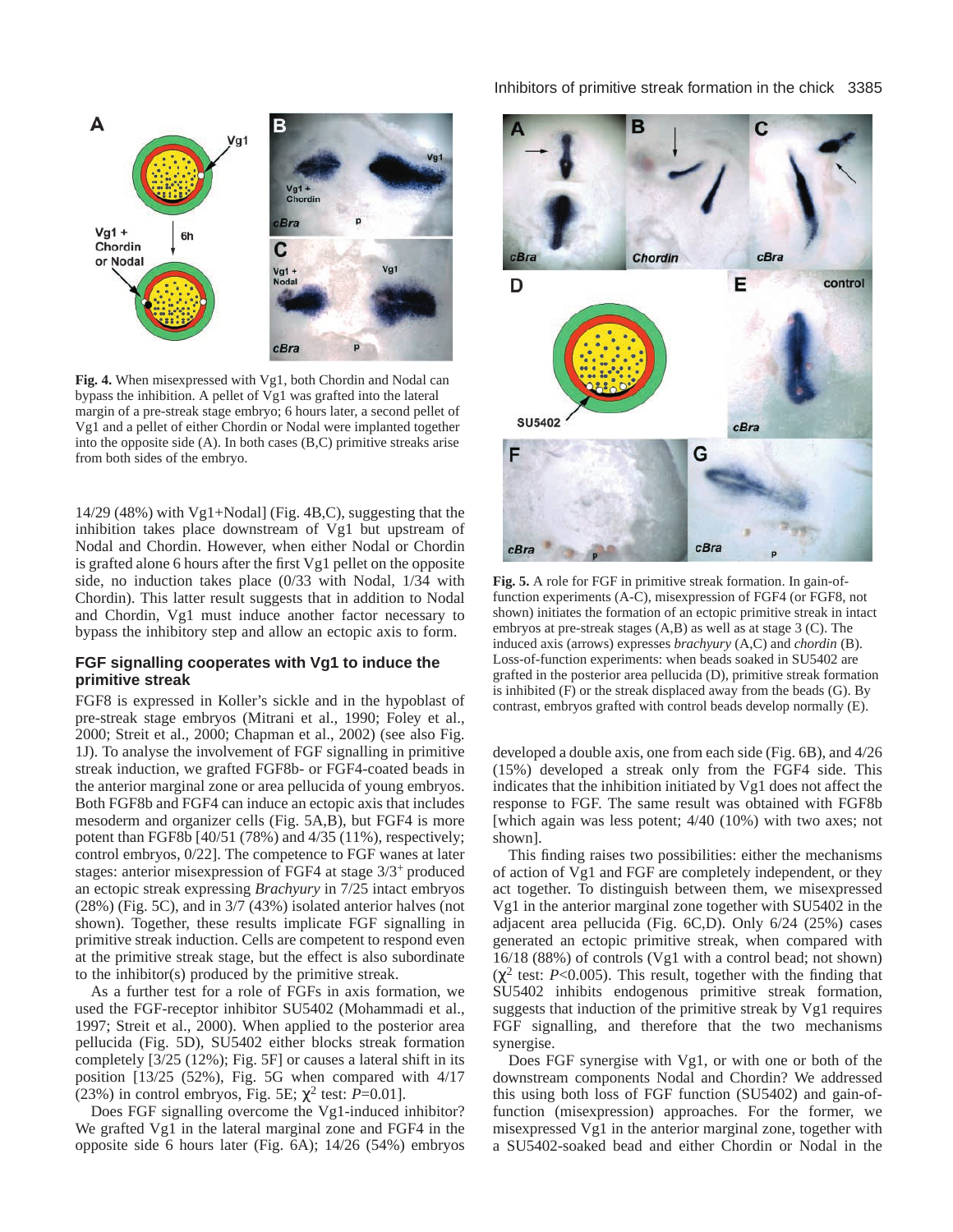

**Fig. 6.** Epistasis between FGF, Vg1 and Chordin. When a Vg1 pellet is implanted laterally and an FGF-coated bead grafted on the opposite side 6 hours later (A), FGF induces a primitive streak that bypasses the inhibitor (B). FGF signalling is required for induction of an axis by Vg1: misexpression of Vg1 together with SU5402 (C) does not yield an ectopic axis (D). When Vg1 is implanted laterally, followed 6 hours later by FGF8 beads and a pellet of Chordinsecreting cells on the opposite side (E), the combination of FGF8 and Chordin can bypass the inhibition (F). FGF8 and Chordin can also induce an axis in intact embryos (G,H) [in this case Chordin increases the frequency of ectopic axes with respect to FGF8 misexpressed alone (see text for details)].

adjacent area pellucida. An ectopic primitive streak developed in 18/39 (46%) embryos when Nodal was used and in 27/44 (61%) with Chordin, while 4/17 (24%) embryos grafted with Vg1+SU5402+mock-transfected cells developed a primitive streak (*P*<0.05 for Chordin, *P*~0.2 for Nodal). This result suggests that Chordin can induce an axis in the absence of FGF signalling, and Nodal has a weaker effect.

As a second approach, we misexpressed FGF8b together with either Chordin (Fig. 6G) or Nodal. For Chordin, 16/27 embryos (59%) grafted with FGF8b+Chordin in the area pellucida developed an ectopic axis (Fig. 6H), more frequently than either FGF8b [1/12 (8%)] or Chordin alone [3/15 (20%)]. When FGF8b+Chordin were misexpressed in the lateral side 6 hours after a Vg1 pellet in the opposite side (Fig. 6E), a second streak developed in 9/39 (24%) cases (Fig. 6F), more frequently than with either Chordin alone [1/34 (3%)] or FGF8b alone [4/40 (10%)]. For Nodal, however, the results were different. FGF8b+Nodal yielded an axis in 26/80 embryos (33%) (Fig. 4L), when compared with 0/20 with Nodal alone (Bertocchini and Stern, 2002) and 1/12 (8%) with FGF8b alone (*P*~0.1); and misexpression of Nodal+FGF8b 6 hours after a Vg1 graft generated an ectopic axis in 6/39 embryos (15%), when compared with 0/33 with Nodal alone and 4/40 (10%; *P*>0.05) with FGF8b alone.

We suspected that the weak effect of Nodal in these experiments might be due to the expression of the Nodal antagonist *Cerberus* by the underlying hypoblast at the time of the graft (Bertocchini and Stern, 2002). Consistent with this, the same experiment performed after hypoblast removal led to an ectopic streak in a much higher proportion of cases (9/21; 43%), when compared with 0/24 for Nodal alone (*P*<0.001). Taken together, these results suggest that FGF signalling is required for primitive streak formation and that it cooperates with Nodal and Chordin in this process.

# **Discussion**

# **A fast-travelling inhibitor of embryonic axis development, distinct from Cerberus**

The finding that fragments of chick embryos deprived of the normal site of primitive streak formation can spontaneously initiate formation of a complete embryonic axis (Lutz, 1949; Spratt and Haas, 1960) predicted the existence of an inhibitor emitted by the posterior end of the embryo. The experiments described here lend support to this hypothesis, and establish that the inhibition travels across the embryo (3 mm distance) in less than 6 hours.

Other recent work revealed that the hypoblast (an extraembryonic tissue that underlies the embryonic epiblast, from which the embryo proper arises) emits Cerberus, which acts as an antagonist of Nodal and prevents premature and ectopic primitive streak formation (Bertocchini and Stern, 2002). It was proposed that just prior to primitive streak formation, the hypoblast (along with *Cerberus* expression) is displaced away from the posterior edge, which allows Nodal signalling to initiate the process of streak formation (Bertocchini and Stern, 2002). Comparable findings were made in mouse embryos lacking both *cerberus* and another Nodal antagonist, *Leftb*: in the absence of both antagonists, multiple primitive streaks develop (Perea-Gómez et al., 2002), confirming that release from an inhibitor of Nodal signalling is a conserved mechanism to ensure that only a single primitive streak forms in amniotes.

The inhibitor whose properties are revealed by the present experiments does not appear to be Cerberus, and is not associated with hypoblast movements. Although misexpression of Vg1 does coordinate the formation of a new lower layer (including both the coalescence of hypoblast cells into a layer and the induction of endoblast) from a new site, as revealed by the expression of hypoblast markers (*goosecoid*, *Hex*, *Cerberus*, *crescent*, *HNF3*β), the appearance of this layer does not correlate with the spreading of the fast travelling inhibitor described.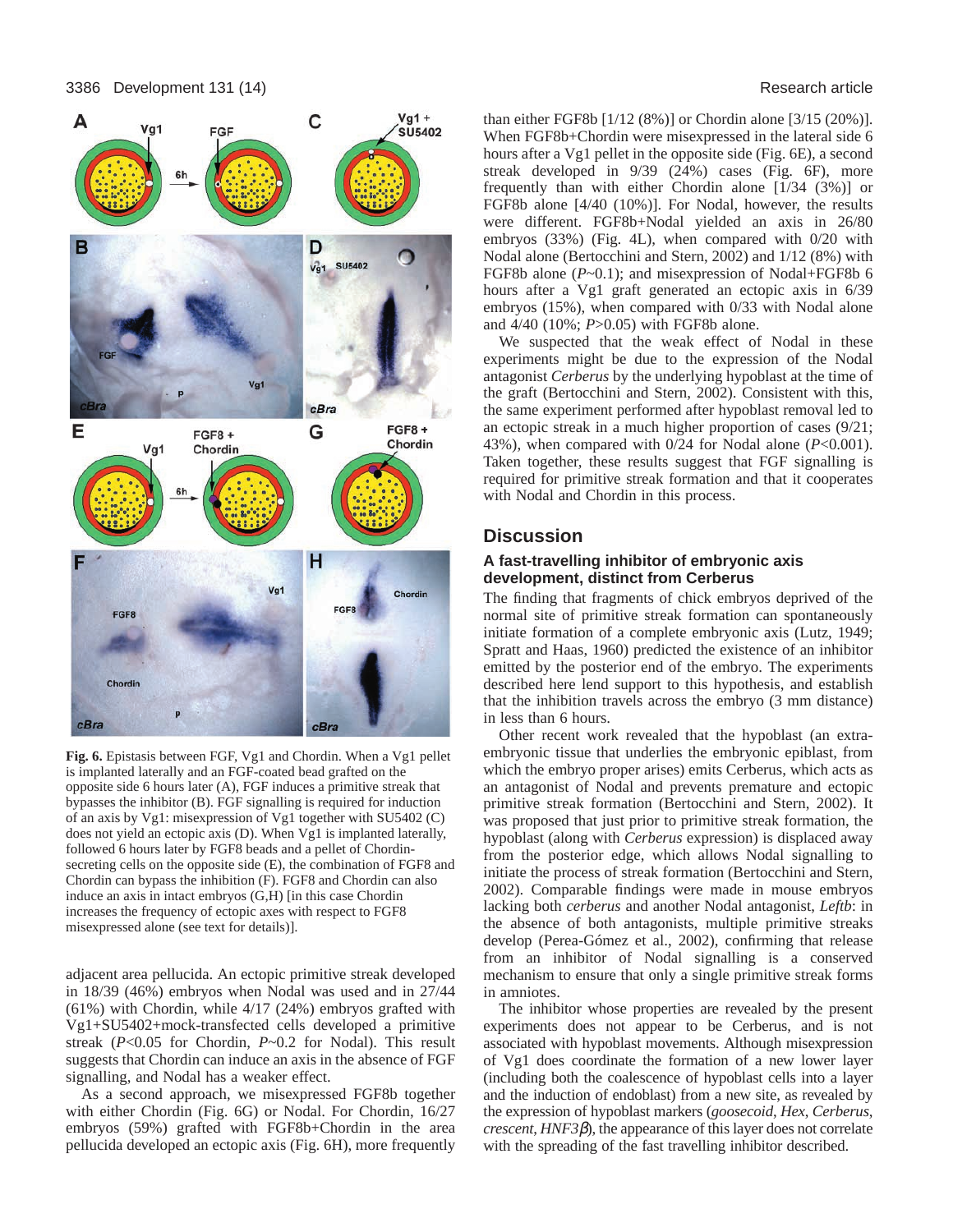# **Other candidate inhibitors of primitive streak formation**

Our experiments in the chick (Bertocchini and Stern, 2002) (this paper) are consistent with work from zebrafish (Erter et al., 1998; Feldman et al., 1998; Rebagliati et al., 1998; Feldman et al., 2000; Shimizu et al., 2000; Sirotkin et al., 2000; Chen and Schier, 2001; Chen and Schier, 2002; Schier, 2003), *Xenopus* (Jones et al., 1995; Smith et al., 1995; Lustig et al., 1996; Agius et al., 2000; Kodjabachian, 2001) and mouse (Zhou et al., 1993; Conlon et al., 1994; Varlet et al., 1997; Perea-Gómez et al., 2002), implicating Nodal as an essential inducer of axial mesoderm and required for gastrulation. In addition to Cerberus, two antagonists of Nodal signalling have been identified in zebrafish, *Xenopus* and mouse: Leftb (Lefty1) and Ebaf (Lefty2) (Meno et al., 1996; Meno et al., 1997; Meno et al., 1999; Chen and Schier, 2002).

Could Lefty proteins be the early primitive streak inhibitors? This possibility is made likely by the finding that Lefty proteins act as long-range antagonists of Nodal (Squint) signalling without affecting short range Nodal (Cyclops) signals (Chen and Schier, 2002). These properties are exactly what would be required for an inhibitor emitted by the site of axis formation, as they would allow local Nodal signalling (primitive streak formation) while inhibiting this process remotely.

To date, only a single Lefty gene has been identified in the chick, named *Lefty1* (Ishimaru et al., 2000). However, this is more likely to be the orthologue of mouse *Ebaf* (previously *Lefty2*), as it is expressed in the primitive streak itself but not at earlier stages (Meno et al., 1997; Meno et al., 1998; Meno et al., 1999; Ishimaru et al., 2000; Meno et al., 2001; Bertocchini and Stern, 2002). Despite several attempts, we have been unable to isolate another Lefty gene from the chick to test this. If a true orthologue of mouse *Leftb* does exist in the chick, its expression should reveal whether it fulfills the criteria for being the inhibitor described here. In the mouse, *Ebaf* is expressed in the anterior visceral endoderm (AVE), which is equivalent to the chick hypoblast. If the putative chick orthologue is expressed only in the hypoblast, it could also not be the inhibitor whose identity we seek, because, as described above, the spreading of the hypoblast layer does not correlate in space or time with the inhibitor induced by Vg1 misexpression and is also too slow to ensure the formation of a single axis in bisected embryos.

Therefore, there appear to be at least two distinct inhibitors of primitive streak formation in the chick: an early, fasttravelling wave initiated by Vg1 or one of its targets in the marginal zone (for which the missing orthologue of mouse Leftb is a candidate); and a later antagonist of Nodal signalling (Cerberus), which accompanies the spreading of the hypoblast layer (Bertocchini and Stern, 2002). At later stages, we have also argued (Bertocchini and Stern, 2002) for a role of chick Lefty1 (or the orthologue of mouse Ebaf) from the primitive streak as a third mechanism to ensure that only a single primitive streak develops.

# **Koller's sickle, the posterior marginal zone and the amniote 'Nieuwkoop centre'**

A previous study identified the posterior marginal zone (PMZ) of the avian embryo, the region that expresses *Vg1*, as the functional equivalent of the Nieuwkoop centre of amphibians (Bachvarova et al., 1998). This was based on the observation that grafts of the marginal zone that exclude the neighbouring Koller's sickle can induce the formation of a complete embryonic axis without making a cellular contribution to the induced axis, the properties that initially defined the Nieuwkoop centre (see Nieuwkoop, 1969a; Nieuwkoop, 1969b; Lemaire et al., 1995; Harland and Gerhart, 1997). However, others have argued that Koller's sickle is indispensable for axial development, and that this rather than the PMZ is the equivalent of the Nieuwkoop centre (Callebaut and Van Nueten, 1994). Our present results argue strongly in favour of the former interpretation: both in embryo fragments and when an ectopic axis is initiated by misexpression of Vg1, the primitive streak appears without any sign of prior induction of a Koller's sickle-like region. Furthermore, molecular markers for the sickle (*Chordin*, *FGF8*, *goosecoid*) are relatively late responses to either manipulation, and are not expressed until after the primitive streak can be seen both morphologically and by expression of the mesodermal marker *brachyury* (this study) (Skromne and Stern, 2002).

Koller's sickle has also been claimed to be the region through which the endoblast forms (Azar and Eyal-Giladi, 1979; Azar and Eyal-Giladi, 1983; Callebaut and Van Nueten, 1994), which led to the original name of the latter as 'sickle endoblast' (Vakaet, 1970; Callebaut and Van Nueten, 1994). In our experiments, an endoblast layer forms both in cut embryos and after misexpression of Vg1, but in the absence of a sickle. This finding is more consistent with the alternative explanation that the endoblast arises not from the sickle but from the adjacent yolky germ wall margin (Stern and Ireland, 1981; Stern, 1990). In conclusion, the present experiments suggest that Koller's sickle is not essential either for the formation of the embryonic axis or for the development of endoblast in the lower layer.

# **A role for FGF signalling in axis formation**

A large body of evidence has implicated Nodal signalling in mesoderm/endoderm induction (see above). Other experiments have established that the induction of mesoderm/endoderm by TGFβ signals related to Nodal requires activation of the FGF pathway (Kimmelman and Kirschner, 1987; Cornell and Kimmelman, 1994; LaBonne and Whitman, 1994; Cornell et al., 1995). In the chick embryo, similar to early findings in amphibians, it was reported that FGF can act as a sufficient mesoderm inducer (Mitrani et al., 1990). The present results are consistent with the now widely accepted notion that FGFs act in synergy with Nodal-related signals in mesendoderm induction. Of all the factors implicated in primitive streak initiation to date (Vg1, Wnt8C, Nodal, Chordin, FGFs), only the latter can by itself overcome the effects of the inhibitor induced by Vg1, consistent with the idea that FGFs act through a parallel pathway with TGFβs, and synergise with them. We also show that, as in amphibians, FGF signalling is required for normal primitive streak formation and for induction of a streak by Vg1 and its targets, as both processes are completely blocked in the presence of the FGF inhibitor SU5402.

# **A cascade of genes regulating axis development in the chick embryo**

Our findings, together with previous studies on the molecular bases of initiation of primitive streak formation in the chick embryo, allow us to propose a model (Fig. 7) for how the embryo initiates primitive streak formation and how it ensures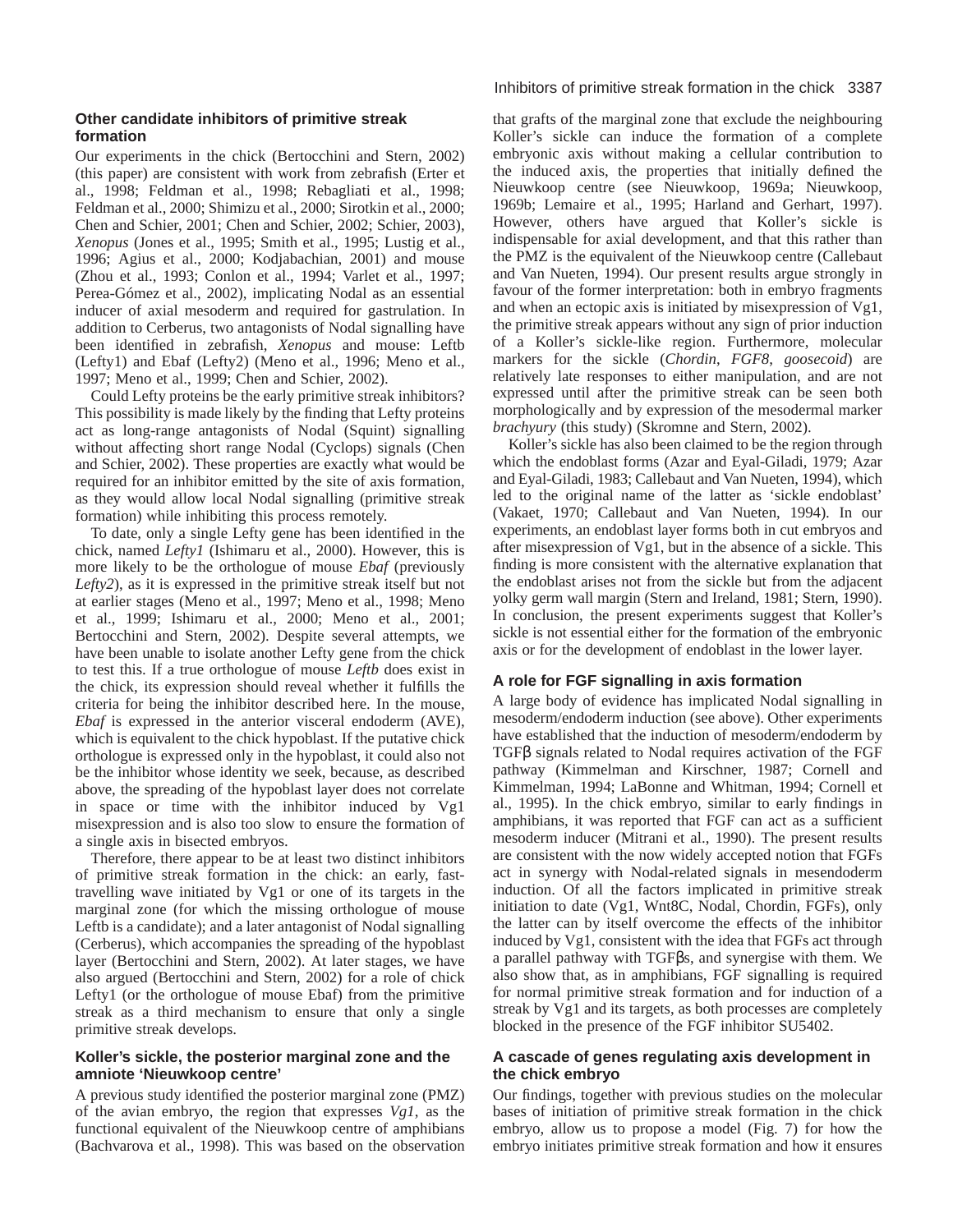#### 3388 Development 131 (14) Research article

that only a single axis forms despite the widespread potential of any region of the embryo to do so. The earliest known molecular asymmetry preceding axis formation is the localised expression of chick *Vg1* in the posterior marginal zone, in a region overlapping with expression of chick *Wnt8C*. It has been shown that Wnt activity is required for Vg1 to induce an axis, and that chick *Wnt8C* is expressed all around the margin of the embryo, suggesting that this factor defines the entire marginal zone as a unique region (Skromne and Stern, 2001). The convergence of Vg1 and Wnt activity then induces *Nodal* in the adjacent epiblast of the area pellucida (Bertocchini and Stern, 2002; Skromne and Stern, 2002). However, Nodal cannot act because it is covered by the hypoblast, which secretes Cerberus (Bertocchini and Stern, 2002): primitive streak formation is repressed until the removal of Cerberus that results from displacement of the hypoblast by endoblast tissue (which does not express *Cerberus*). We now suggest that FGF8 (which is expressed both by the hypoblast and by Koller's sickle cells) and/or other members of the FGF family synergise with Nodal to initiate primitive streak formation at this time.

BMP signalling also regulates primitive streak formation: its activity needs to be lowered for primitive streak formation to occur, which can be effected by Chordin but not by Noggin (Streit et al., 1998; Streit and Stern, 1999b). During normal development, *Chordin* is expressed in Koller's sickle, while BMP4 is present at a low level throughout the embryo (Wilson et al., 2001; Chapman et al., 2002). However, neither Koller's sickle nor Chordin expression is seen in isolated anterior halves or after ectopic expression of Vg1 until after the appearance of an ectopic primitive streak, suggesting that Chordin is not required for the initiation of streak formation. This is supported by the observation that mouse embryos lacking Chordin function still develop a primitive streak and only die at much later stages (Bachiller et al., 2000). We propose that the most parsimonious mechanism to unify all of these results is that cells in the epiblast integrate signals that result in the activation (phosphorylation) of Smad1/5/8 (BMP targets) and Smad2/3 (Nodal/activin targets) by measuring the ratio between them (van Grunsven et al., 2002; Shi and Massague, 2003; Zwijsen et al., 2003). Provided that FGF signalling is also present, and that the ratio of Smad activation favours Smad2/3 over the BMP targets, primitive streak formation will occur.

At the same time, an antagonist of primitive streak formation other than Cerberus further ensures the formation of a single primitive streak by rapidly conveying to remote parts of the embryo the information that primitive streak development is already underway elsewhere. A crucial feature of this inhibitor, which remains to be identified, must therefore be either rapid propagation through the embryo without affecting cells near its site of production (therefore *Lefty1* may be a candidate; see above). Our results also suggest that it is induced by Vg1 and acts between Vg1 and Nodal in the genetic cascade.

An additional mechanism that remains to be understood is how the embryo positions *Vg1* expression at the site where primitive streak formation will begin. Chick *Vg1* is the earliest known gene to be expressed in anterior half-embryos in a manner that predicts where the axis will form and is also the only known marker for the PMZ. Anterior half-embryos, which only generate a single axis, positioned randomly on the left or right of the fragment, also possess only a single randomly located site of chick *Vg1* expression. Whatever is responsible



**Fig. 7.** Cell interactions during primitive streak formation. The diagrams show four successive stages in the development of the primitive streak, illustrating the sequential signalling steps and the three proposed inhibitory activities. At stage X, chick *Wnt8C* is expressed all around the marginal zone and chick *Vg1* in its posterior part (PMZ; red), while FGF is expressed in Koller's sickle (lilac) and in the islands of hypoblast (not shown). Vg1 induces an inhibitor (shown as a yellow gradient) that travels through the embryo. At stage XII, the hypoblast (blue) starts to form a layer and secretes the Nodal antagonist Cerberus, while the combined action of Vg1 and Wnt8C induce expression of *Nodal* in the adjacent epiblast (hatched pattern). As the primitive streak (hatched) starts to form at stage 2 (under the influence of Nodal and Chordin, with additional input from FGF secreted from the adjacent tissues), it expresses *Chordin* and *Nodal*. At stage 3 (mid-primitive streak stage) the streak (black) expresses the inhibitor Lefty (green) which further blocks Nodal signalling. Extra-embryonic tissues are shown in white. Note the three sequential inhibitions: an early inhibitor induced by Vg1, followed by Cerberus emitted by the hypoblast and finally Lefty from the primitive streak itself.

for this must therefore also travel rapidly across the embryo (and therefore may be identical to the fast inhibitor described), or be present as a pre-existing gradient (for which Wnt8C is a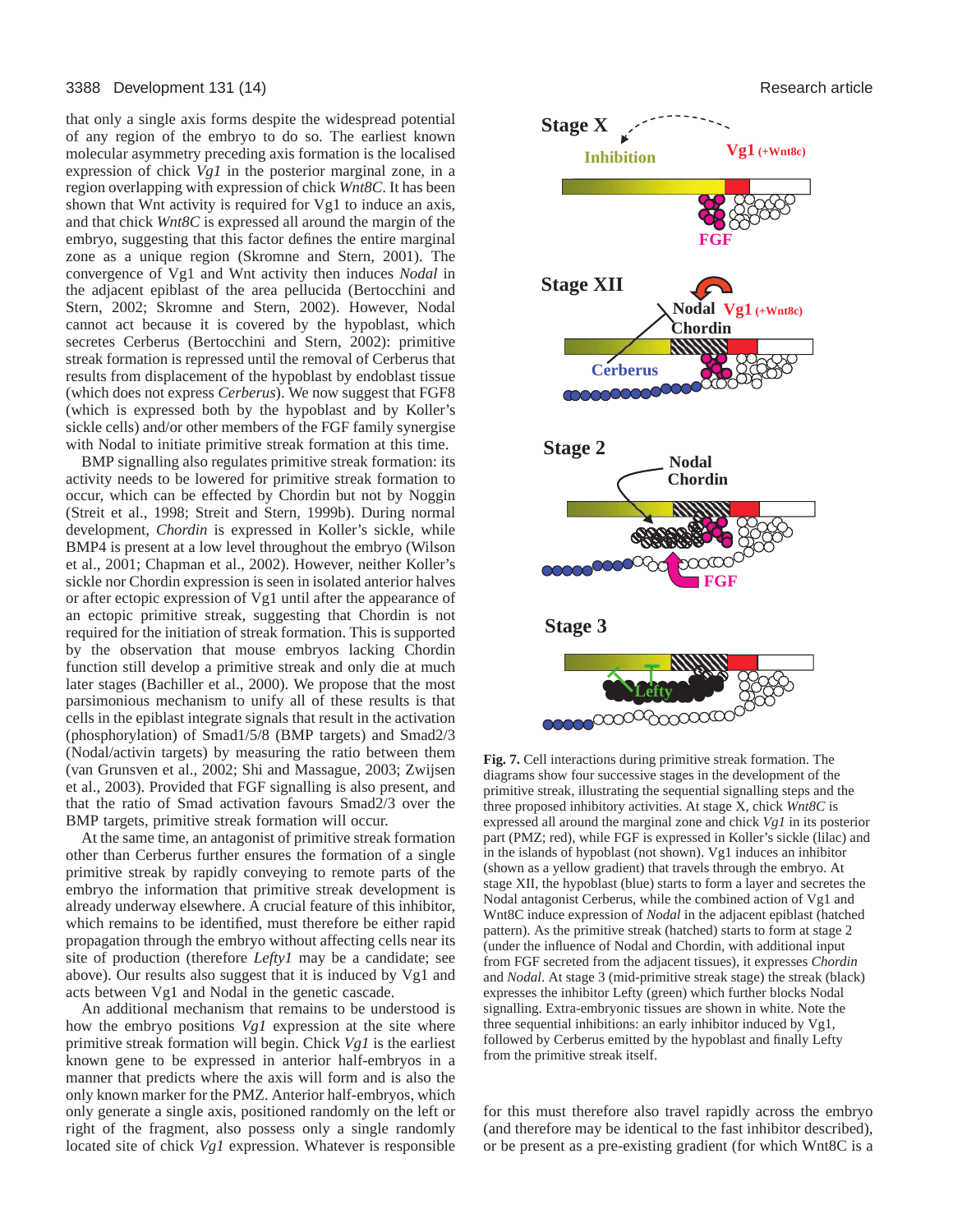candidate) (Skromne and Stern, 2001), which might bias Vg1 expression to one side.

We are indebted to the MRC and to the European Union for financial support of this project, to Sharon Boast and Mario Dos Reis for technical support, and to Andrea Streit for comments on the manuscript.

# **References**

- **Agius, E., Oelgeschlager, M., Wessely, O., Kemp, C. and de Robertis, E. M.** (2000). Endodermal Nodal-related signals and mesoderm induction in Xenopus. *Development* **127**, 1173-1183.
- **Azar, Y. and Eyal-Giladi, H.** (1979). Marginal zone cells–the primitive streak-inducing component of the primary hypoblast in the chick. *J. Embryol. Exp. Morphol.* **52**, 79-88.
- **Azar, Y. and Eyal-Giladi, H.** (1983). The retention of primary hypoblastic cells underneath the developing primitive streak allows for their prolonged inductive influence. *J. Embryol. Exp. Morphol.* **77**, 143-151.
- **Bachiller, D., Klingensmith, J., Kemp, C., Belo, J. A., Anderson, R. M., May, S. R., McMahon, J. A., McMahon, A. P., Harland, R. M., Rossant, J. and de Robertis, E. M.** (2000). The organizer factors Chordin and Noggin are required for mouse forebrain development. *Nature* **403**, 658-661.
- Bachvarova, R. F., Skromne, I. and Stern, C. D. (1998). Induction of primitive streak and Hensen's node by the posterior marginal zone in the early chick embryo. *Development* **125**, 3521-3534.
- **Bertocchini, F. and Stern, C. D.** (2002). The hypoblast of the chick embryo positions the primitive streak by antagonizing nodal signaling. *Dev. Cell* **3**, 735-744.
- **Callebaut, M. and van Nueten, E.** (1994). Rauber's (Koller's) sickle: the early gastrulation organizer of the avian blastoderm. *Eur. J. Morphol.* **32**, 35-48.
- **Chapman, S. C., Schubert, F. R., Schoenwolf, G. C. and Lumsden, A.** (2002). Analysis of spatial and temporal gene expression patterns in blastula and gastrula stage chick embryos. *Dev. Biol.* **245**, 187-199.
- **Chen, Y. and Schier, A. F.** (2001). The zebrafish Nodal signal Squint functions as a morphogen. *Nature* **411**, 607-610.
- **Chen, Y. and Schier, A. F.** (2002). Lefty proteins are long-range inhibitors of squint-mediated nodal signaling. *Curr. Biol.* **12**, 2124-2128.
- **Conlon, F. L., Lyons, K. M., Takaesu, N., Barth, K. S., Kispert, A.,** Herrmann, B. and Robertson, E. J. (1994). A primary requirement for nodal in the formation and maintenance of the primitive streak in the mouse. *Development* **120**, 1919-1928.
- **Cornell, R. A. and Kimmelman, D.** (1994). Activin-mediated mesoderm induction requires FGF. *Development* **120**, 453-462.
- **Cornell, R. A., Musci, T. J. and Kimelman, D.** (1995). FGF is a prospective competence factor for early activin-type signals in Xenopus mesoderm induction. *Development* **121**, 2429-2437.
- **Enders, A. C.** (2002). Implantation in the nine-banded armadillo: how does a single blastocyst form four embryos? *Placenta* **23**, 71-85.
- **Erter, C. E., Solnica-Krezel, L. and Wright, C. V.** (1998). Zebrafish nodalrelated 2 encodes an early mesendodermal inducer signaling from the extraembryonic yolk syncytial layer. *Dev. Biol.* **204**, 361-372.
- **Eyal-Giladi, H. and Kochav, S.** (1976). From cleavage to primitive streak formation: a complementary normal table and a new look at the first stages of the development of the chick. I. General morphology. *Dev. Biol.* **49**, 321- 337.
- **Feldman, B., Dougan, S. T., Schier, A. F. and Talbot, W. S.** (2000). Nodalrelated signals establish mesendodermal fate and trunk neural identity in zebrafish. *Curr. Biol.* **10**, 531-534.
- **Feldman, B., Gates, M. A., Egan, E. S., Dougan, S. T., Rennebeck, G., Sirotkin, H. I., Schier, A. F. and Talbot, W. S.** (1998). Zebrafish organizer development and germ-layer formation require nodal-related signals. *Nature* **395**, 181-185.
- **Foley, A. C., Skromne, I. and Stern, C. D.** (2000). Reconciling different models of forebrain induction and patterning: a dual role for the hypoblast. *Development* **127**, 3839-3854.
- Gardner, R. L. (2002). Thoughts and observations on patterning in early mammalian development. *Reprod. Biomed. Online* **4**, 46-51.
- Gardner, R. L. and Davies, T. J. (2003). The basis and significance of prepatterning in mammals. *Philos. Trans. R. Soc. Lond. B Biol. Sci.* **358**, 1331- 1339.
- **Gerhart, J., Danilchik, M., Doniach, T., Roberts, S., Rowning, B. and**

**Stewart, T.** (1989). Cortical rotation of the Xenopus egg: consequences for the anteroposterior pattern fo embryonic dorsal development. *Development* **107**, 37-51.

- Hamburger, V. and Hamilton, H. L. (1951). A series of normal stages in the development of the chick embryo. *J. Morphol.* **88**, 49-92.
- Harland, R. and Gerhart, J. (1997). Formation and function of Spemann's organizer. *Annu. Rev. Cell Dev. Biol* **13**, 611-667.
- **Ishimaru, Y., Yoshioka, H., Tao, H., Thisse, B., Thisse, C., Wright, C. V. E., Hamada, H., Ohuchi, H. and Noji, S.** (2000). Asymmetric expression of antivin/lefty1 in the early chick embryo. *Mech. Dev.* **90**, 115-118.
- **Izpisúa-Belmonte, J. C., de Robertis, E. M., Storey, K. G. and Stern, C. D.** (1993). The homeobox gene goosecoid and the origin of organizer cells in the early chick blastoderm. *Cell* **74**, 645-659.
- **Johnson, M. H.** (2003). So what exactly is the role of the spermatozoon in first cleavage? *Reprod. Biomed. Online* **6**, 163-167.
- **Jones, C. M., Kuehn, M. R., Hogan, B. L., Smith, J. C. and Wright, C. V.** (1995). Nodal-related signals induce axial mesoderm and dorsalize mesoderm during gastrulation. *Development* **121**, 3651-3662.
- Joubin, K. and Stern, C. D. (1999). Molecular interactions continuously define the organizer during the cell movements of gastrulation. *Cell* **98**, 559- 571.
- **Kimmelman, D. and Kirschner, M.** (1987). Synergistic Induction of Mesoderm by FGF and TGF- b and the Identification of an mRNA coding for FGF in the early Xenopus embryo. *Cell* **51**, 869-877.
- Kispert, A., Koschorz, B. and Herrmann, B. G. (1995a). The T protein encoded by Brachyury is a tissue-specific transcription factor. *EMBO J.* **14**, 4763-4772.
- **Kispert, A., Ortner, H., Cooke, J. and Herrmann, B. G. (1995b).** The chick Brachyury gene: developmental expression pattern and response to axial induction by localized activin. *Dev. Biol.* **168**, 406-415.
- **Knezevic, V., de Santo, R. and Mackem, S.** (1997). Two novel chick T-box genes related to mouse Brachyury are expressed in different, non-overlapping mesodermal domains during gastrulation. *Development* **124**, 411-419.
- **Kodjabachian, L.** (2001). Morphogen gradients: nodal enters the stage. *Curr. Biol.* **11**, R655-R658.
- LaBonne, C. and Whitman, M. (1994). Mesoderm induction by activin requires FGF-mediated intracellular signals. *Development* **120**, 463-472.
- Lemaire, P., Garrett, N. and Gurdon, J. B. (1995). Expression cloning of Siamois, a Xenopus homeobox gene expressed in dorsal-vegetal cells of blastulae and able to induce a complete secondary axis. *Cell* **81**, 85-94.
- **Levin, M., Johnson, R. L., Stern, C. D., Kuehn, M. and Tabin, C.** (1995). A molecular pathway determining left-right asymmetry in chick embryogenesis. *Cell* **82**, 803-814.
- **Lustig, K. D., Kroll, K., Sun, E., Ramos, R., Elmendorf, H. and Kirschner, M. W.** (1996). A Xenopus nodal-related gene that acts in synergy with noggin to induce complete secondary axis and notochord formation. *Development* **122**, 3275-3282.
- **Lutz, H.** (1949). Sur la production expérimentale de la polyembryonie et de la monstruosité double chez les oiseaux. *Arch. Anat. Microsc. Morphol. Exp.* **39**, 79-144.
- **Meno, C., Gritsman, K., Ohishi, S., Ohfuji, Y., Heckscher, E., Mochida, K., Shimono, A., Kondoh, H., Talbot, W. S., Robertson, E. J., Schier, A. F. and Hamada, H.** (1999). Mouse Lefty2 and zebrafish antivin are feedback inhibitors of nodal signaling during vertebrate gastrulation. *Mol. Cell* **4**, 287-298.
- **Meno, C., Ito, Y., Saijoh, Y., Matsuda, Y., Tashiro, K., Kuhara, S. and** Hamada, H. (1997). Two closely-related left-right asymmetrically expressed genes, lefty-1 and lefty-2: their distinct expression domains, chromosomal linkage and direct neuralizing activity in Xenopus embryos. *Genes Cells* **2**, 513-524.
- **Meno, C., Saijoh, Y., Fujii, H., Ikeda, M., Yokoyama, T., Yokoyama, M., Toyoda, Y. and Hamada, H.** (1996). Left-right asymmetric expression of the TGF beta-family member lefty in mouse embryos. *Nature* **381**, 151-155.
- **Meno, C., Shimono, A., Saijoh, Y., Yashiro, K., Mochida, K., Ohishi, S., Noji, S., Kondoh, H. and Hamada, H.** (1998). lefty-1 is required for leftright determination as a regulator of lefty-2 and nodal. *Cell* **94**, 287-297.
- **Meno, C., Takeuchi, J., Sakuma, R., Koshiba-Takeuchi, K., Ohishi, S., Saijoh, Y., Miyazaki, J., ten Dijke, P., Ogura, T. and Hamada, H.** (2001). Diffusion of nodal signaling activity in the absence of the feedback inhibitor Lefty2. *Dev. Cell* **1**, 127-138.
- **Mitrani, E., Gruenbaum, Y., Shohat, H. and Ziv, T.** (1990). Fibroblast growth factor during mesoderm induction in the early chick embryo. *Development* **109**, 387-393.
- **Mohammadi, M., McMahon, G., Sun, L., Tang, C., Hirth, P., Yeh, B. K.,**